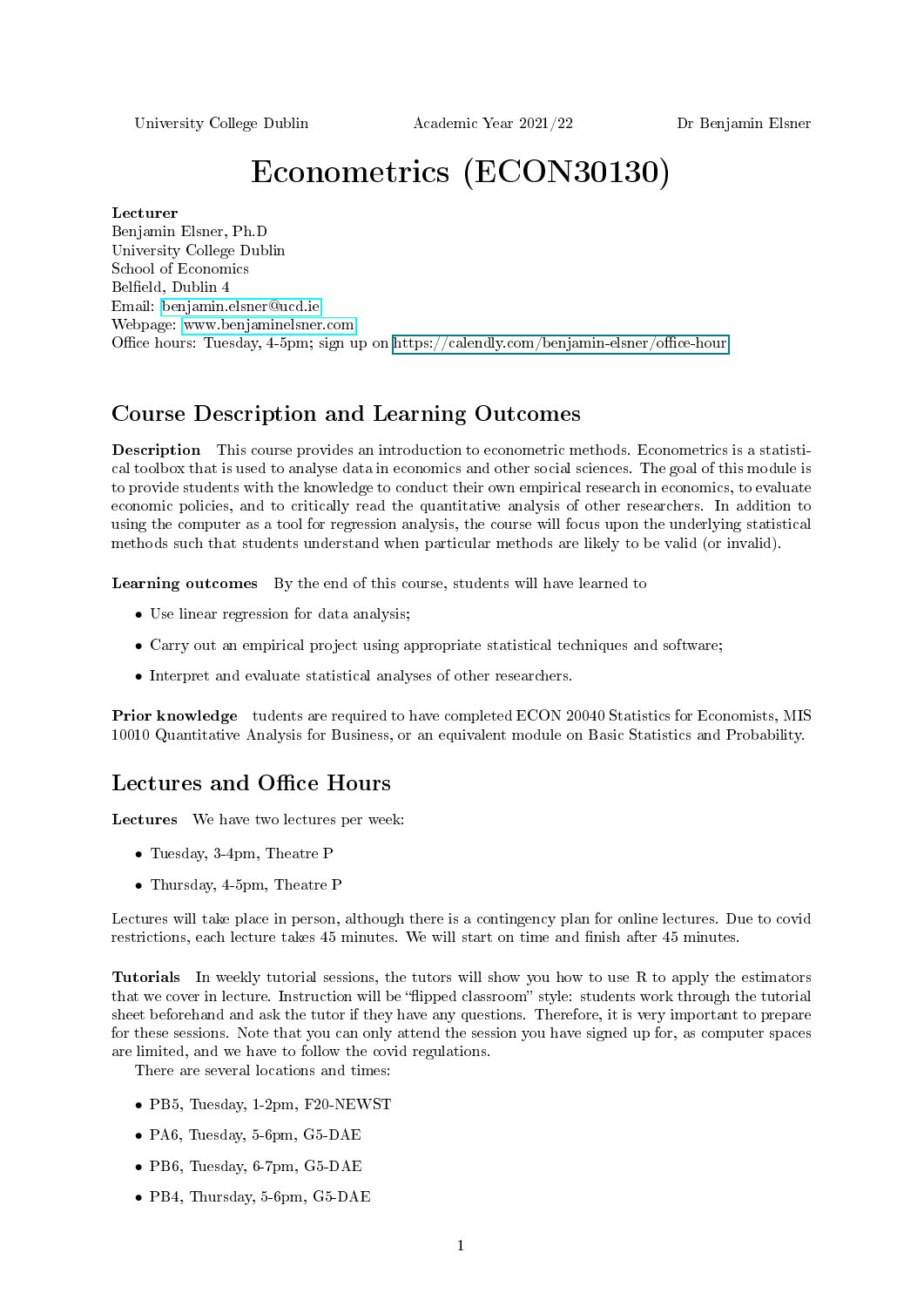• PB3, Friday, 1-2pm, G5-DAE

You can register for the tutorials on SISWeb. In case you have problems registering, please contact Anna John [\(anna.john@ucd.ie\)](anna.john@ucd.ie).

Office Hours I hold weekly office hours on Tuesdays from 4-5pm. Students who want to attend the office hours can book a slot using this link: https://calendly.com/benjamin-elsner/office-hour. The default is that the office hour takes place on Zoom (link provided on calendly and Brightspace). Covid restrictions permitting, we can also arrange an in-person meeting.

Reading week. There will be no lectures, tutorials or office hours during reading week (Oct 25-31).

## Communication

I strive to provide every student with the best possible support. However, to be able to do justice to over 250 students, I require everyone to follow a few simple rules:

1) You can ask me questions after the lecture. This is by far the easiest way to approach me for quick questions.

2) Instead of sending questions by email, use Brighspace Discussions. The in-built forum (Discussions in the menu at the top) is great because it ensures maximum transparency. All students can see all the questions that have been asked along with my answers. Any non-personal question (i.e. anything about the logistics or the material) needs to be asked here. If you email me with a question that should be asked on the forum, I will respond by telling you to do so.

3) Before asking a question about the logistics, please check the FAQs . From the questions asked in the forum and office hours, I will compile a list and add to it as we go along.

4) Only email me with questions that include personal information. If the content of your email is personal, i.e. it is no one else's business, you can email me. Otherwise, please use the forum.

5) Please adhere to netiquette. If you email me, please use my name; first or last name, with or without title, I do not care; but it should be clear that the email is for me. In emails and the discussion forum, please use a courteous tone.

# Textbook and Teaching Materials

I will make lecture slides, tutorial sheets and practice problems available on Brightspace.

The module is based on the textbook Introduction to Econometrics by James H. Stock and Mark W. Watson, published by Pearson, which is currently in its fourth edition.

The textbook is available in the Campus Bookshop. Earlier versions may differ in some of the content, but should work just as well.

### Software

Students will learn to use the statistical software R in this course. We will use R (the statistical language) in conjunction with RStudio (the integrated development environment; i.e. the software you use). In comparison with other statistical languages, R has a little bit of a learning curve and requires some practice. But once you master the basics,  $R$  offers many advantages:

- R and RStudio are free; it is an open source software.
- There is a global support community that develops packages and answers questions in forums.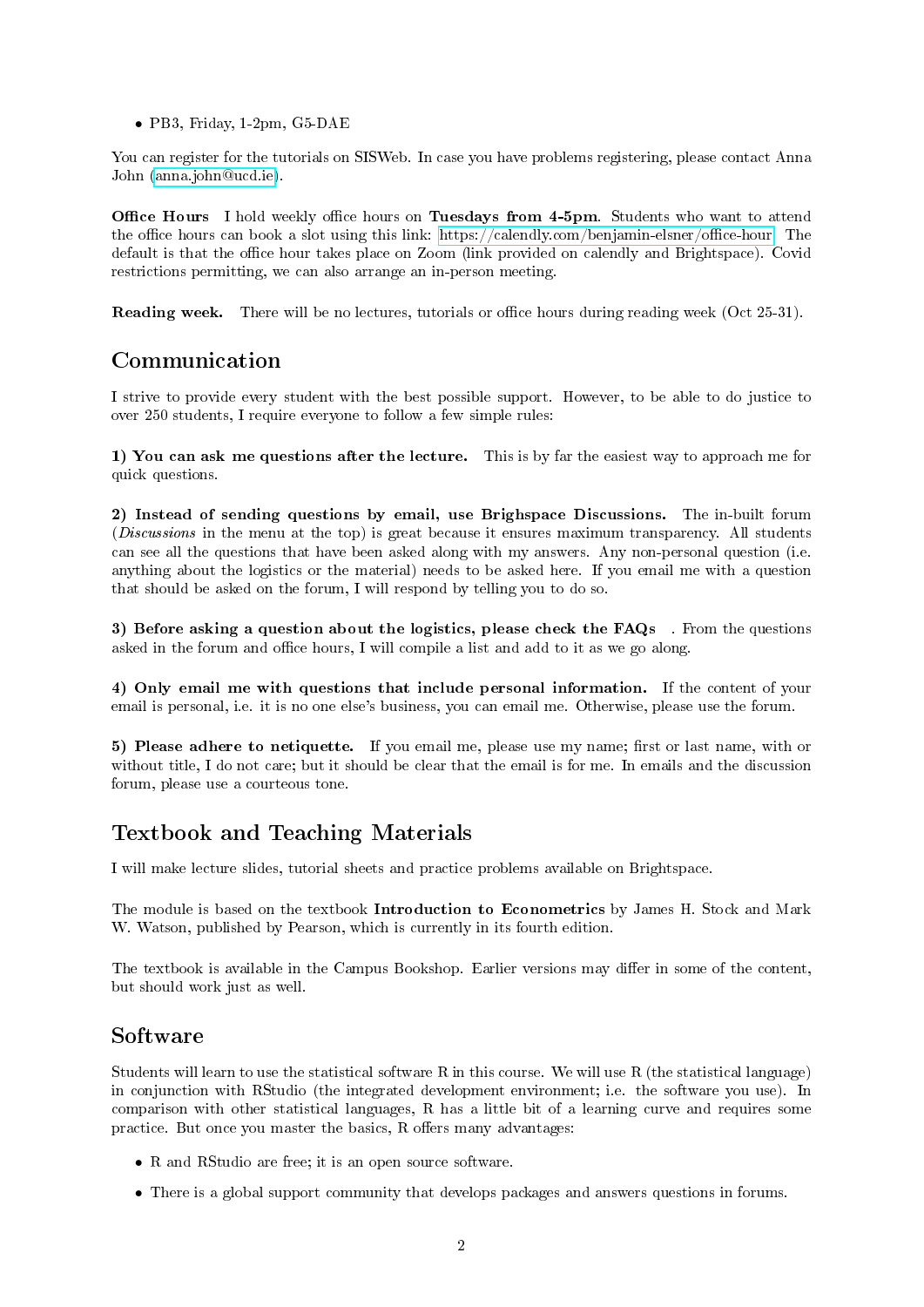- Many tutorials are available online.
- Data analytics is a key skill in the job market; and R, along with Python, is the dominant statistical programming language used in data science and other industries.

Software Download: Please download and install R from<https://cran.r-project.org/> and download and install RStudio (the desktop version) from [https://www.rstudio.com/.](https://www.rstudio.com/) Note: there are paid version of RStudio for commercial applications. The free version is perfectly fine for what we are doing.

#### Resources:

- This free online textbook [\(https://rstudio-education.github.io/hopr/\)](https://rstudio-education.github.io/hopr/) offers an excellent introduction to the programming language R. It also has a guide to installing R and R Studio.
- The website<https://www.econometrics-with-r.org/> is a great resource. It covers the same material as this module and demonstrates the use of R based on empirical examples.
- The textbook Using R for Introductory Econometrics is an excellent companion to the course material. The book can be bought for about 27 EUR, but there is a free html version available on the website [http://www.urfie.net/.](http://www.urfie.net/)

## MCQs on McEmpirics

McEmpirics is an e-learning platform for undergraduate econometrics students. Developed by Prof. Thomas Siedler over many years, the platform has over 800 multiple choice questions on the material we cover in this course. A particularly useful feature is that students can practice the MCQs on their own, and they receive feedback on their answers. Aftera student finishes a quiz, they receive additional information about the topic and links to resources that explain the material in greater detail.You can access the site here:<mcempirics.com>

#### How we will use McEmpirics

- From October, I will organise regular MCQs on McEmpirics. These are not graded, but they are an excellent way for students to prepare for the exam.
- I will invite students to these tests via Brightspace or email.
- To take the tests, students need to make a paid account. This is a worthwhile investment in one's skills: students have access to over 800 MCQs and can practice the material in their own time. This service very affordable: a four-month subscription is 10 EUR, which is the price of two pints (not even these days...).

Important: when signing up, please use your ucdconnect.ie address so that you can be matched to UCD-specific tests.

Disclaimer: the paid account is purely a recommendation. I don't have any financial interest in this venture, and there is no obligation whatsoever for students to sign up. But in my view this is an excellent resource, and I am convinced that students can benefit a lot from signing up and doing the quizzes.

## Assessment and Grading

Your grade will be the result of an empirical project  $(30\%)$  and a final exam  $(70\%)$ . For the project, students will receive a letter grade. For the final exam, the alternative linear grade scale  $(40\%$  pass, Awith 85%) will apply.

Instructions for the empirical project will be provided in October. Submission deadline will be in November, but the precise dates are yet to be confirmed.

It is not clear yet whether the exams will take place online or in person. More information will be provided at a later stage.